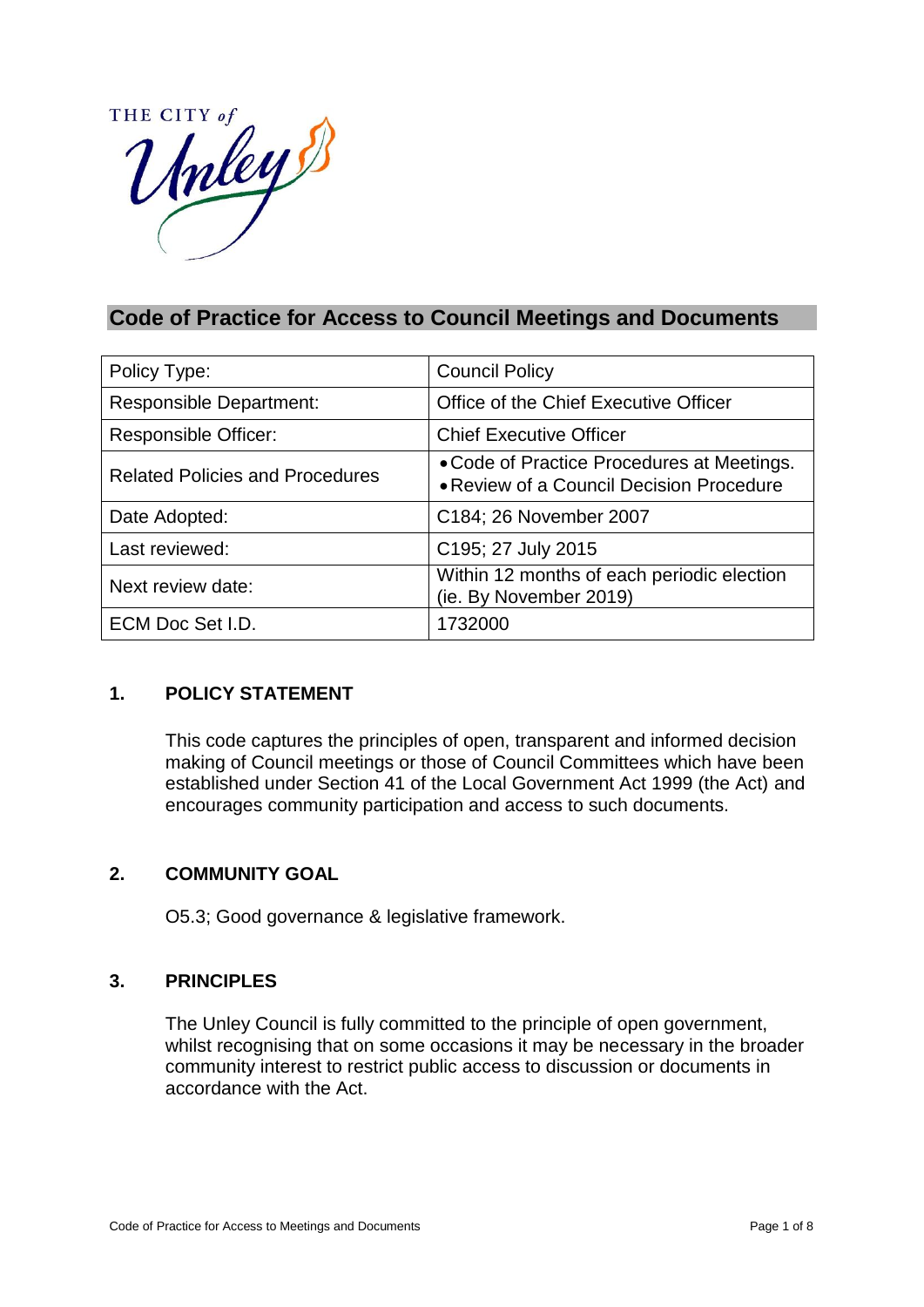# **4. POLICY OBJECTIVES**

The objectives of the Code of Practice for Access to Meetings and Documents (the code) are to ensure that there are clear guidelines for the public in relation to:

- Public access to agendas
- Public access to meetings
- **Matters for which the public can be excluded from meetings**
- Use of the confidentiality provisions
- Public access to documents
- Accountability and reporting to the community, including the availability of the code, and grievances about the use of the code by Council.

Appendix A to the code details the grounds under Section 90(3) of the Local Government Act 1999 which allow Council or a Council Committee to order that the public be excluded from attendance at a meeting.

### **5. DEFINITIONS**

**Clear days** – means that the time between the giving of the notice for the meeting and the meeting is to be determined by excluding both the day on which the notice was given and the day of the meeting. For example, notice is given on a Thursday for a following Monday meeting, the clear days being Friday, Saturday and Sunday.

For the purposes of the calculation of "clear days" under Regulation 3(2) of the Local Government (Procedures at Meetings) Regulations 2013, if a notice is given after 5 p.m. on a day, the notice will be taken to have been given on the next day.

**Council Committee** for purposes of this code means those Committees established by Council under Section 41 of the Local Government Act 1999.

**Informal gatherings** – It is not unlawful for members of council, a committee and staff to participate in informal gatherings or discussion provided that a matter which would ordinarily form part of the agenda for a formal meeting is not dealt with in such a way as to obtain, or effectively obtain, a decision outside of a formally constituted meeting of council or committee. The following are examples:

- Planning sessions associated with the development of policies and strategies.
- **Briefing or training sessions.**
- **•** Workshops.
- Social gatherings to encourage informal communication between members or between members and staff.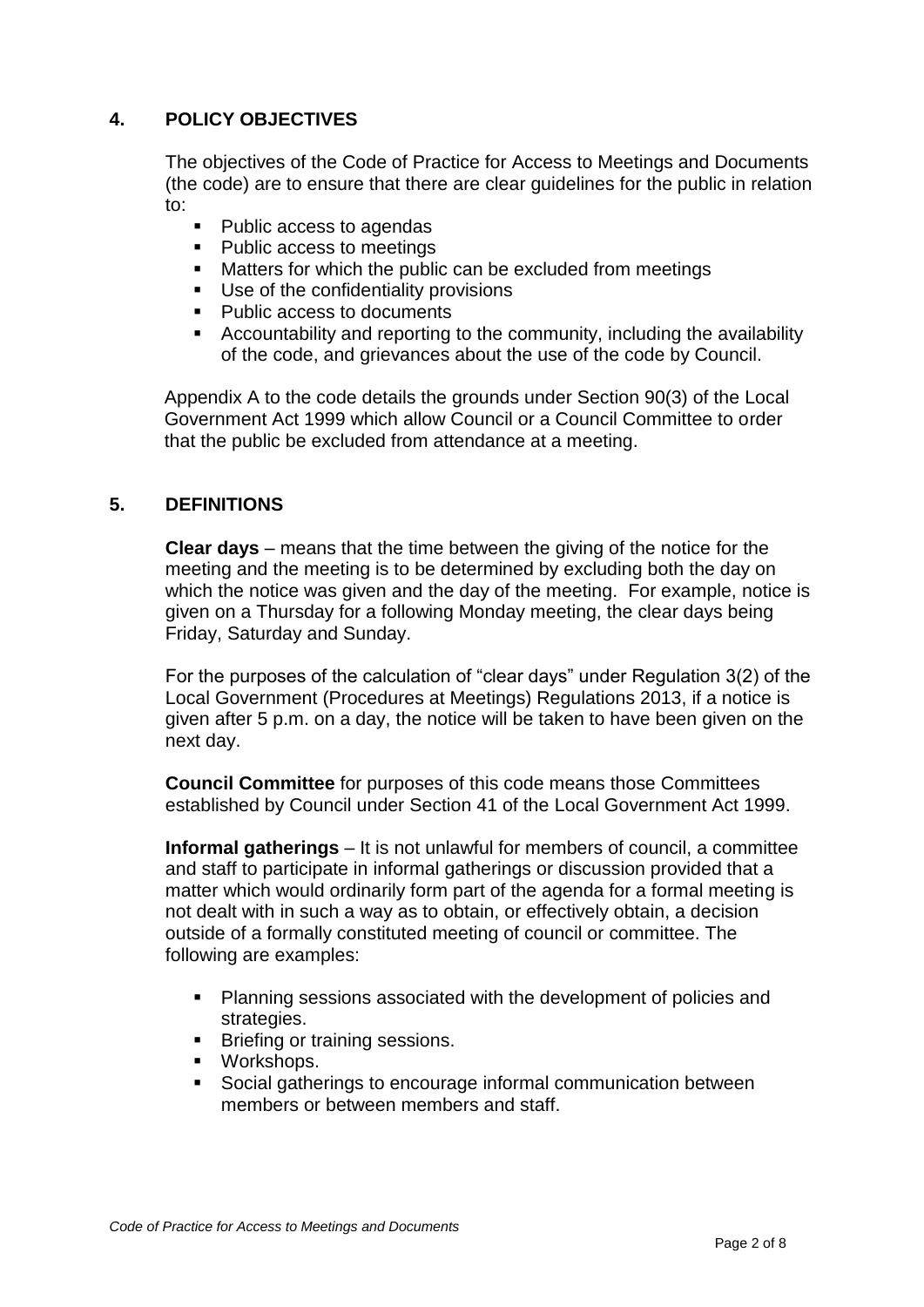### **6. REFERENCES**

City of Unley Policy – Code of Practice Procedures at Meetings. Local Government Association – Model Code of Practice for Access to Meetings and Documents.

### **7. PROCEDURES**

#### **7.1 Public Access to Agendas**

- (a) At least three clear days before a Council or Council Committee meeting (with the exception of special meetings of the Council) the Chief Executive Officer (CEO) must give written notice of the meeting to all Council or Council Committee members setting out the date, time and place of the meeting and the notice must contain or be accompanied by the agenda for the meeting.
- (b) The notice and agenda are also to be placed on public display at the principal office of the Council at the same time as they are forwarded to Council members.
- (c) The CEO must publish the notice and the agenda for a meeting on the Council's website.
- (d) The notice and agenda must be kept on public display, and continue to be published on the website until the completion of the relevant meeting.
- (e) As allowed for in Section 88(7) of the Act, where a committee is not performing a regulatory activity these procedures may be varied (ie. they may be given in a form decided by the committee) and need not be given for each meeting separately. Public notice may be given at a place determined by the CEO taking into account the nature and purpose of the committee.

### **7.2 Public Access to Meetings**

- (a) Council (and Council Committee) meetings are open to the public and attendance is encouraged except where the Council (or the Council Committee) believes it necessary in the broader community interest to exclude the public from the discussion of a particular matter.
- (b) The public will only be excluded when considered absolutely necessary and if the circumstances meet the provisions of Sections 90 and 91 of the Act.
- (c) These requirements for public access to meetings do not apply to informal gatherings or discussions pursuant to Section 90(8) of the Act.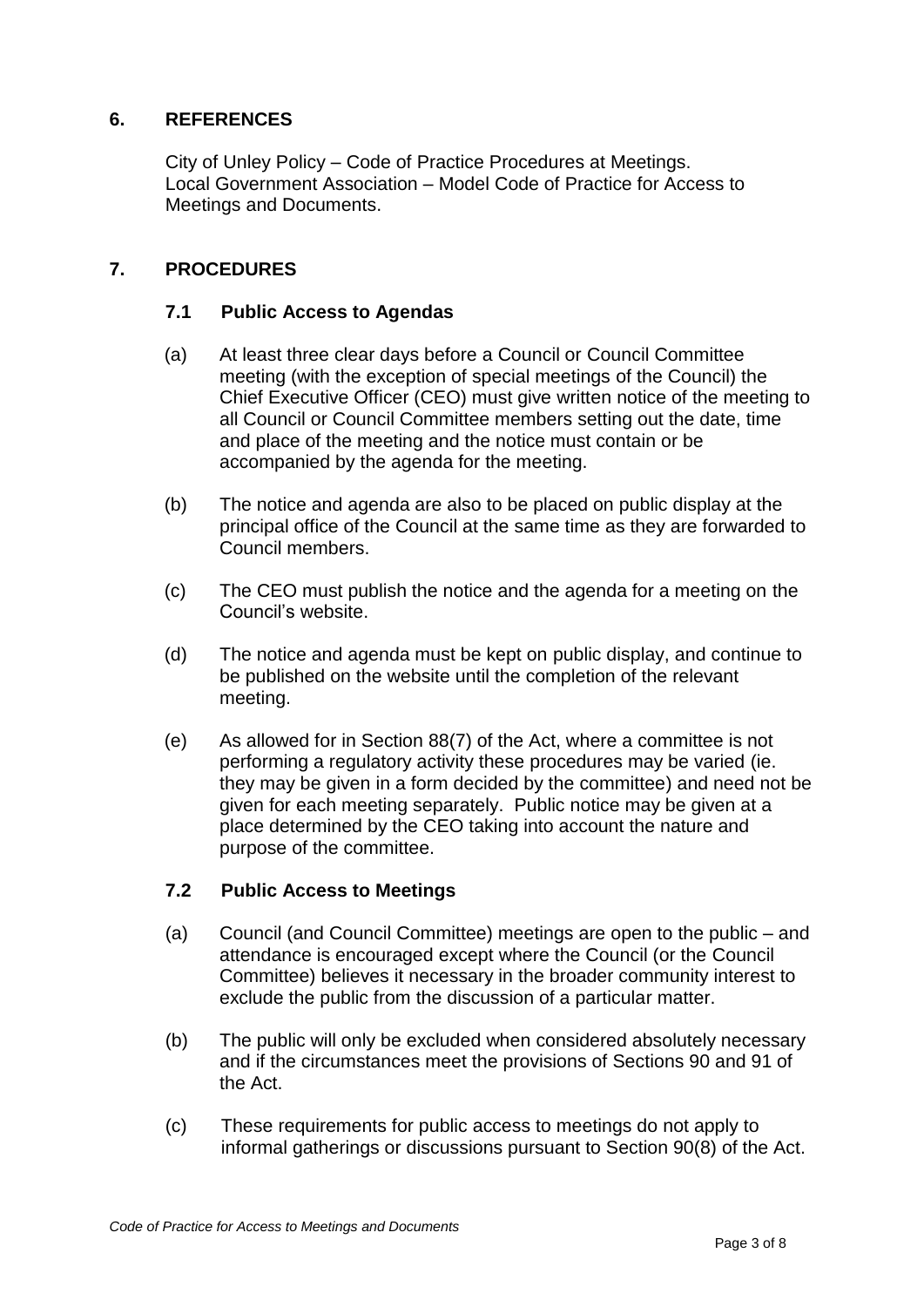## **7.3 Use of the Confidentiality Provisions**

- (a) Distribution of agenda papers to Members of Council may include advice from the CEO, after consultation with the Mayor and relevant Council Committee Presiding Member, that a document or report on a particular matter may be considered in confidence, with the public to be excluded. Where this occurs, the CEO must specify the basis for keeping the matter confidential in terms of Section 90(3) of the Act.
- (b) At the Council or Council Committee meeting, Members will then consider if excluding the public is necessary and appropriate in accordance with the tests contained in Sections 90(3) and 90(4) and 91(8) of the Act.
- (c) Before a meeting excludes the public from discussion of a particular matter, the meeting must, in public, formally determine if this is necessary, and then pass a resolution to exclude the public. If a decision to exclude the public is taken, the grounds for this are to be communicated to the public, both in the meeting at the time of the request to leave, and in the minutes.
- (d) When discussion of the matter is concluded, the meeting will then consider if it is necessary to make an order that a document associated with the agenda item, is to remain confidential. In determining this, the meeting shall have regard to the provisions of Section 91 of the Act.
- (e) Once discussion on the confidential matter is concluded, the public will be permitted to re-enter the meeting. Once members of the public have returned, the decision of the meeting in relation to the confidential matter should be made publicly known unless there has been a formal resolution ordering that some information is to remain confidential.
- (f) All details pertaining to any order by the Council or a Council Committee to keep information or a document confidential in accordance with Sections 90 and 91 of the Act, are also to be made known. These are to be recorded in the minutes, which are to be available within five days after the meeting. The intention is that the information will be made publicly available at the earliest possible opportunity.
- (g) For the convenience of the public present at a meeting, where it is resolved to consider a matter in confidence, the matter may be deferred until all other business has been dealt with.

## **7.4 Public Access to Documents**

(a) Once a matter has been dealt with, the Council or Council Committee may order that a document relating to the confidential matter is to be kept confidential, in accordance with Section 91(7) and (9) and Section 90(3) of the Act. Where this is considered absolutely necessary, a resolution to this effect is required. The resolution is to include the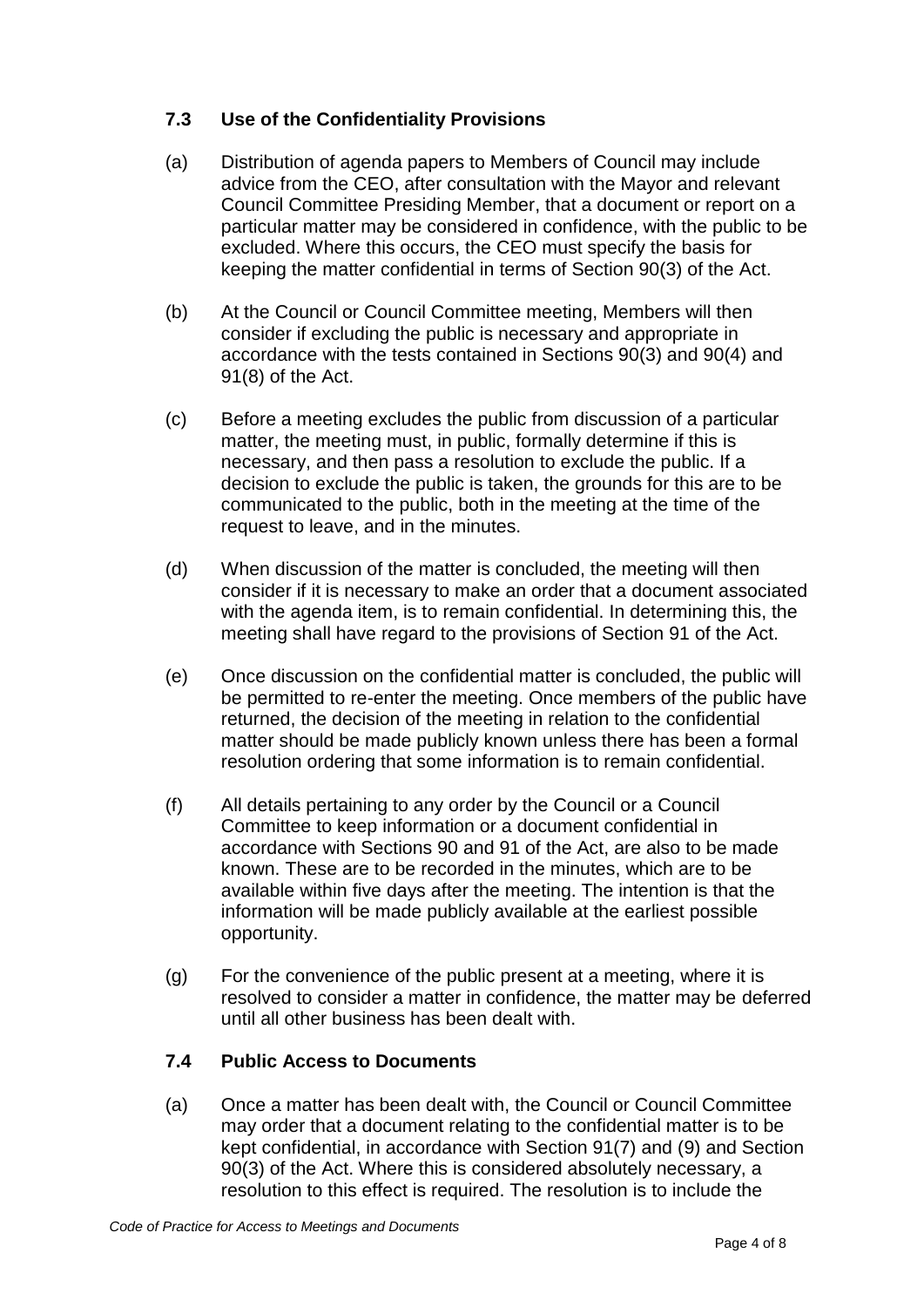grounds for confidentiality and the duration of the order, or circumstances in which the order will cease to apply, or when the order must be reviewed. The resolution is to include whether any delegation of authority is assigned to an officer to revoke the order and, if relevant, any conditions associated with this delegation. Section 91(8) imposes limits on the Council's power to keep documents confidential. The reader is referred to sub-Sections 91(8)(a) to (c) and 91(9) of the Act.

- (b) The Council must ensure that a note is made in the minutes recording the making of the order for confidentiality, the grounds and the decision of the Council in relation to the duration of the order.
- (c) It should be noted that under Section 91 of the Act there are provisions for access to Council documents. Enquiries regarding access to documents held by the Council are to be directed to the Council's Freedom of Information Officer.
- (d) The Council's minutes, reports, recommendations and financial statements are available for inspection without payment. Access to a document which is subject to a current confidentiality order of the Council in accordance with Section 91(7) of the Act is governed by the provisions of the Freedom of Information Act 1991.

# **7.5 Accountability and Reporting**

Council will include details on the use of the confidentiality provisions in the Annual Report.

## **7.6 Availability of the Code**

A copy of this code is available to the public at the Civic Centre, and via the Council's web site. A copy of the code will be supplied if requested, in accordance with the Council's Schedule of Fees and Charges.

## **7.7 Review**

The implementation of this code will be reviewed in accordance with Section 92(2) of the Act (i.e. within 12 months of a periodic election) to ensure that the principle of open government sought in the legislation is being strictly observed. Any amendments to this policy will be made in accordance with the consultation requirements of Section 92(5)(a) and (b) of the Act.

### **7.8 Grievances**

- (a) Section 270 of the Act governs the process in relation to a formal Review of a Council Decision. Council's Review of a Council Decision Procedure should be referred to for the principles and procedures regarding grievances about the Council's use of confidentiality provisions.
- (b) It is the spirit of this code of practice, that all grievances should be resolved with the Council. If resolution has not been reached, the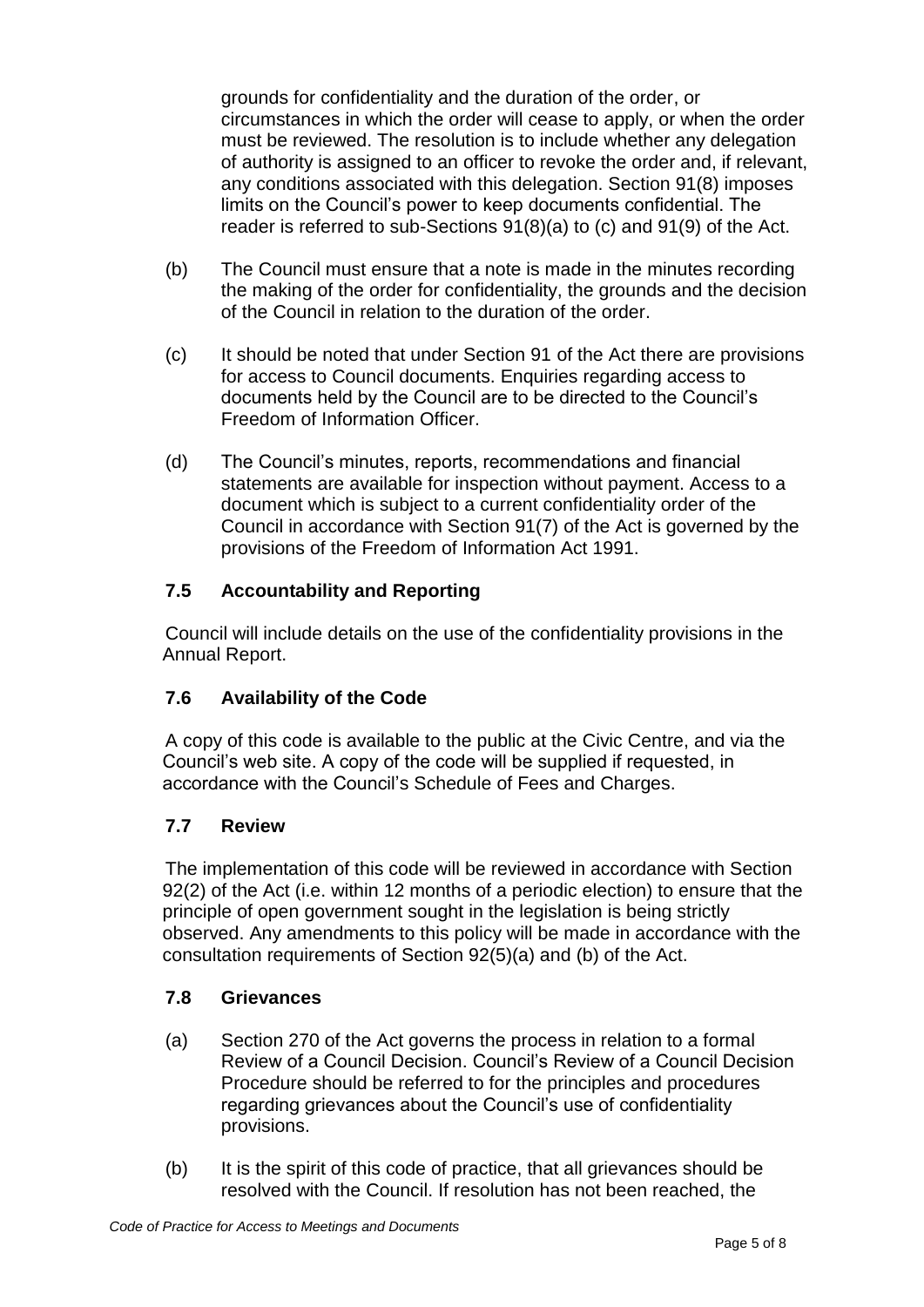Freedom of Information Officer will provide details to assist a complainant to contact the Ombudsman if required.

#### **8. LEGISLATION**

This is a mandatory code under Section 92 of the Act. The code must be reviewed within 12 months of the conclusion of each periodic election.

Other relevant legislation includes;

Local Government (Procedures at Meetings) Regulations 2013 Freedom of Information Act 1991.

#### **9. DELEGATIONS**

Information about the sub-delegated powers relevant to this code can be found in the Council's Delegations Register.

#### **10. DOCUMENT HISTORY**

| <b>Date</b>   | <b>Council/Committee/Internal</b> | <b>Comment</b>          |
|---------------|-----------------------------------|-------------------------|
| 26 Nov 2007   | C 184                             | Policy no. 042          |
| 19 April 2010 | <b>CSP 306</b>                    |                         |
| 16 May 2011   | <b>CSP 31</b>                     |                         |
| 23 May 2011   | C 135                             |                         |
| 14 May 2012   | <b>CSP 108</b>                    |                         |
| 28 May 2012   | C 420                             |                         |
| 24 March 2014 | C 1086                            | Was policy no. COU6     |
| 27 July 2015  | C 195                             | Mandatory post-election |
|               |                                   | review                  |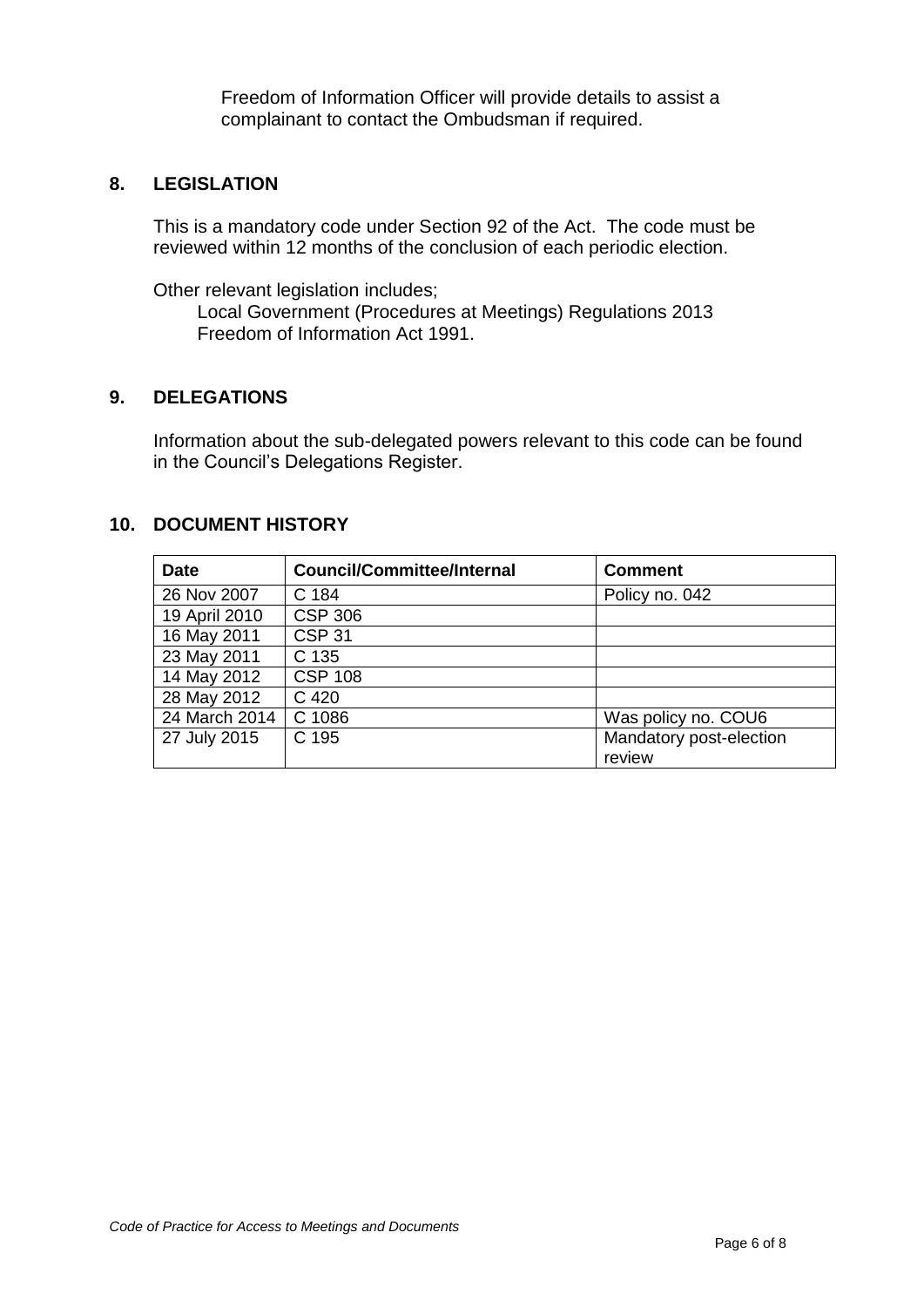### *Appendix A – Matters for which a Council or Committee can order that the public be excluded.*

Council, or a Council Committee, may order that the public be excluded in the following circumstances in accordance with Section 90(3) of the Local Government Act 1999:

- a) information the disclosure of which would involve the unreasonable disclosure of information concerning the personal affairs of any person (living or dead);
- b) information the disclosure of which
	- (i) could reasonably be expected to confer a commercial advantage on a person with whom the Council is conducting, or proposing to conduct, business, or to prejudice the commercial position of the Council; and
	- (ii) would, on balance, be contrary to the public interest;
- c) information the disclosure of which would reveal a trade secret;
- d) commercial information of a confidential nature (not being a trade secret) the disclosure of which -
	- (i) could reasonably be expected to prejudice the commercial position of the person who supplied the information, or to confer a commercial advantage on a third party; and
	- (ii) would, on balance, be contrary to the public interest.
- e) matters affecting the security of the council, members or employees of the council, or council property, or the safety of any person;
- f) information the disclosure of which could reasonably be expected to prejudice the maintenance of law, including by affecting (or potentially affecting) the prevention, detection or investigation of a criminal offence, or the right to a fair trial;
- g) matters that must be considered in confidence in order to ensure that the council does not breach any law, order or direction of a court or tribunal constituted by law, any duty of confidence, or other legal obligation or duty;
- h) legal advice;
- i) information relating to actual litigation, or litigation that the council or council committee believes on reasonable grounds will take place, involving the council or an employee of the council;
- j) information the disclosure of which -
	- (i) would divulge information provided on a confidential basis by or to a Minister of the Crown, or another public authority or official (not being an employee of the council, or a person engaged by the council); and
	- (ii) would, on balance, be contrary to the public interest;
- k) tenders for supply of goods, the provision of services or the carrying out of works;
- l) (22/5/2003; sub-section deleted from Local Government Act 1999)
- m) information relating to a proposed amendment to a Development Plan under the Development Act 1993 before a Development Plan